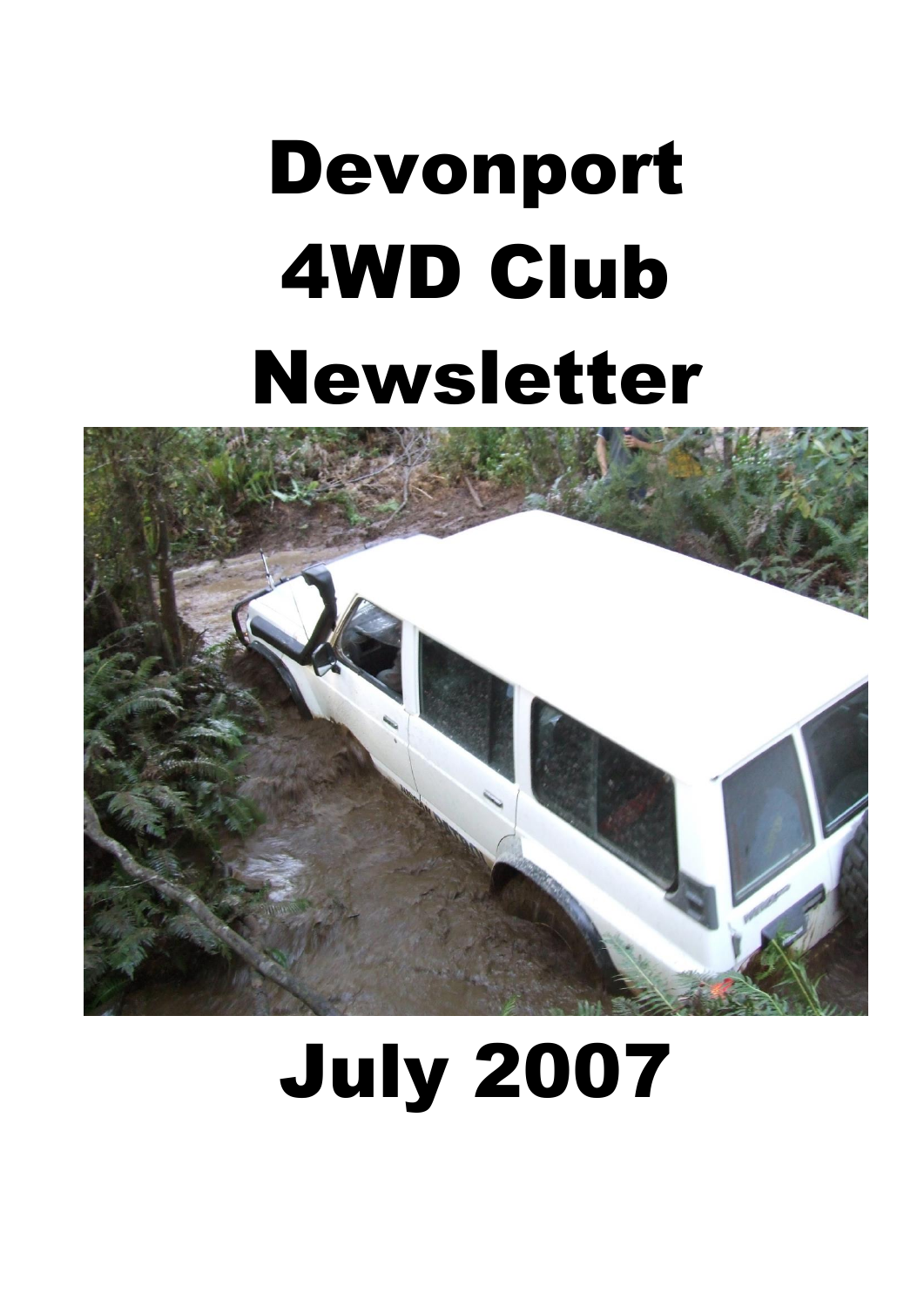President: Peter Cosmetto Vice President: Greg Turner Treasurer: Lyndon Kettle Secretary: Angus Piercey Public Officer: Bill Rockliff

Committee: Brian Imlach Scott Rockliff Glenn Wiliams

TRVA Reps: Adrian Burns Peter Cosmetto Darren Mitchell

Newsletter Editor: Jarrod Leonard [ne4x4@bigpond.net.au](mailto:ne4x4@bigpond.net.au)

Equipment Officer: Scott Rockliff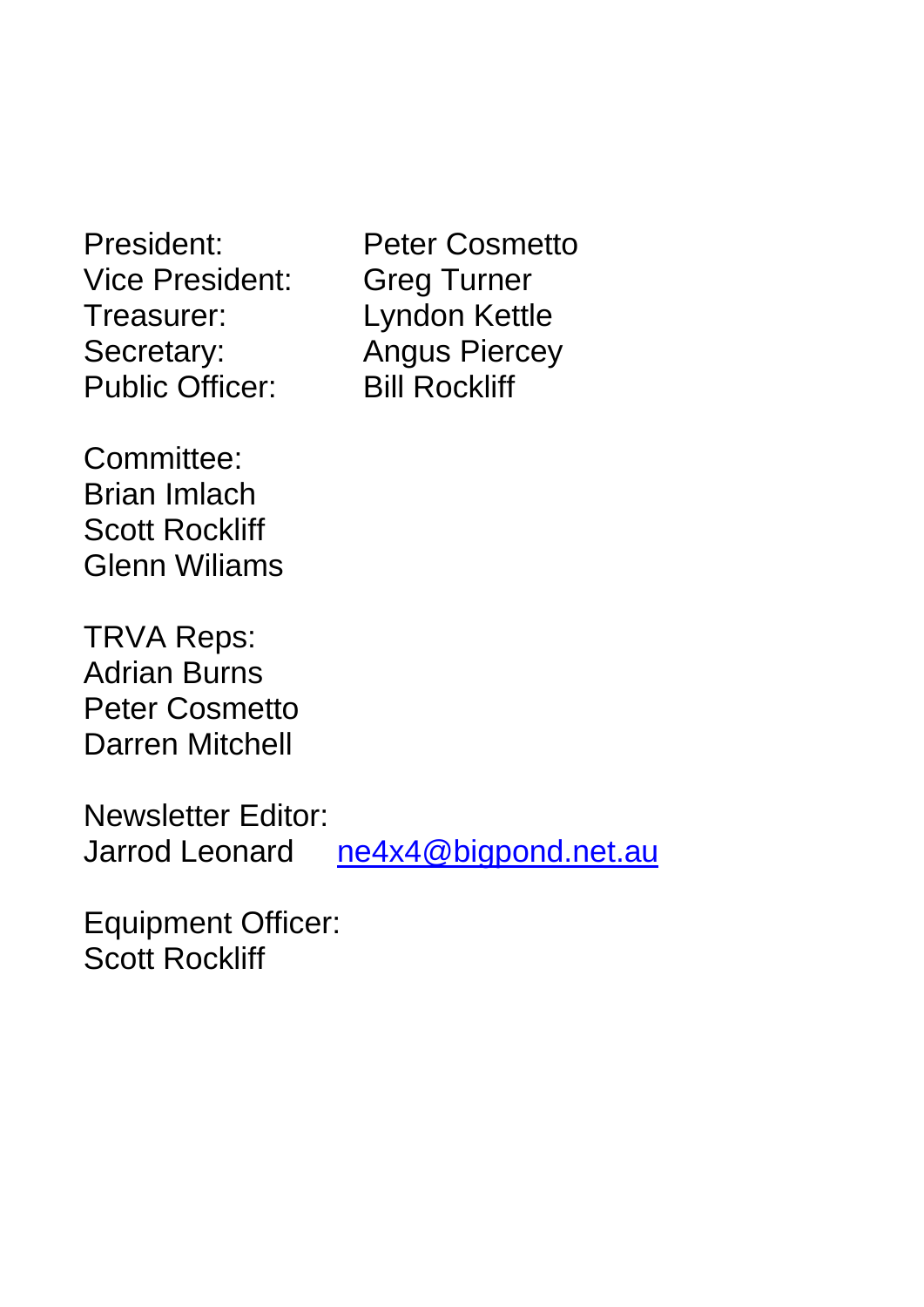Hi Folks,

Not much on offer this month, as things have been a tad quiet.

The next meeting will be the Annual General Meeting, so your attendance would be greatly appreciated. It will be held on Tuesday the  $7<sup>th</sup>$  of August.

Lyndon would also like to remind you that membership fees are also due.

The trip up to Lake Ina has been postponed a week, and will now be held on the weekend of the 21<sup>st</sup>/22<sup>nd</sup>.

DVDs with some footage and photos from the Tassie Challenge are now available for \$8.00. Contact Lyndon or Glenn to place your order

Cheers – Jarrod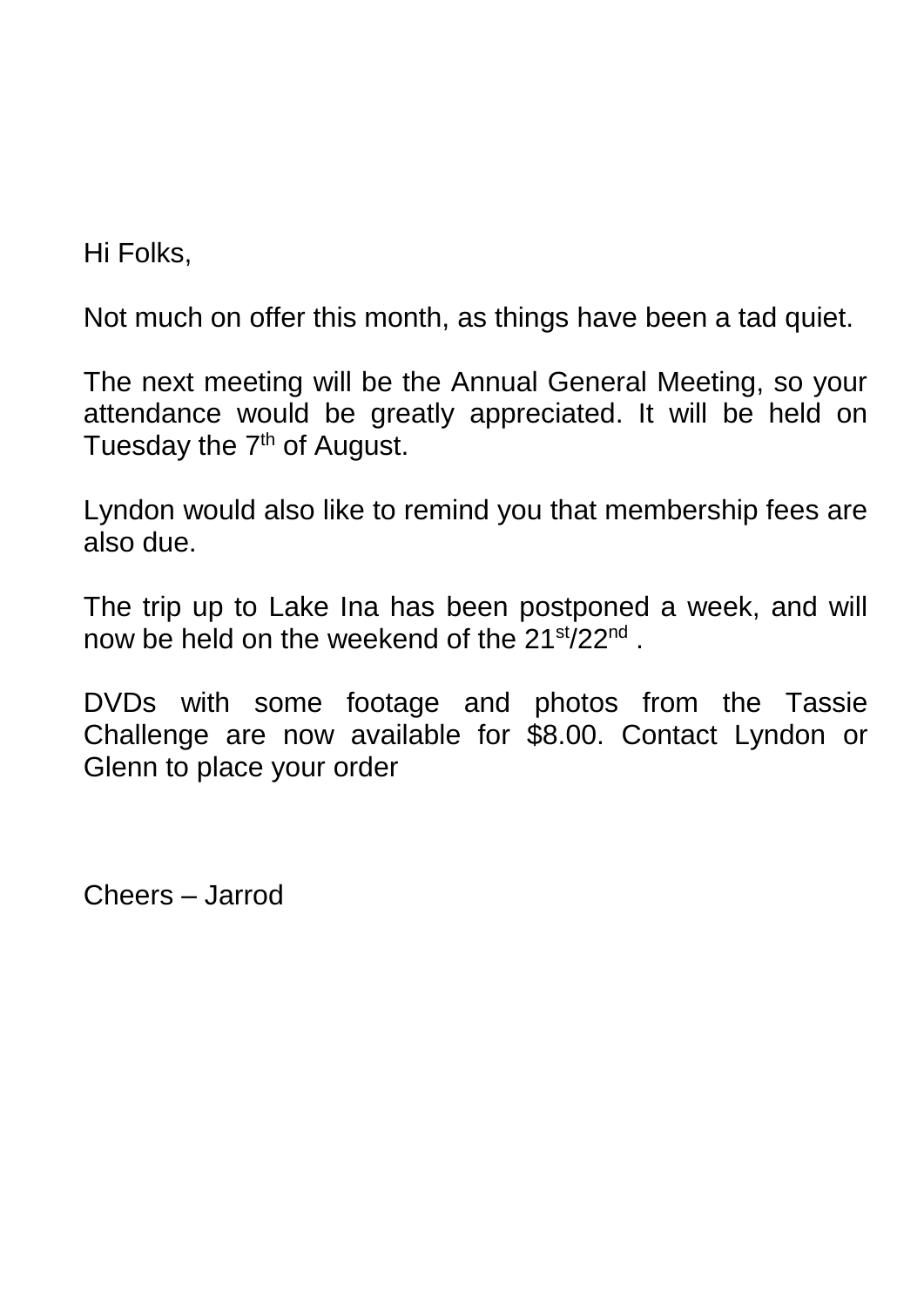Wheelin' Through a Winter Wonderland (Sung to the tune "Walkin' In A Winter Wonderland")

Beads pop off, are you listenin' Cold wind through - your ears is whistlin' Your winch falls apart, your engine won't start Wheelin' through a winter wonderland

Snow is deep, your butt is freezin' Broke a CV, it ain't pleasin' You're starting to slide, on your wheels, then your side Wheelin' through a winter wonderland

On the hillclimb we can barely make it Traction's really nowhere to be found Pull the cable, snatch the block and fake it. Or claw along and put the hammer down!

Later on, we'll perspire Drying gloves by the fire Counting things that we broke, "That's Wheeling" we'll joke, Wheeling through a winter wonderland...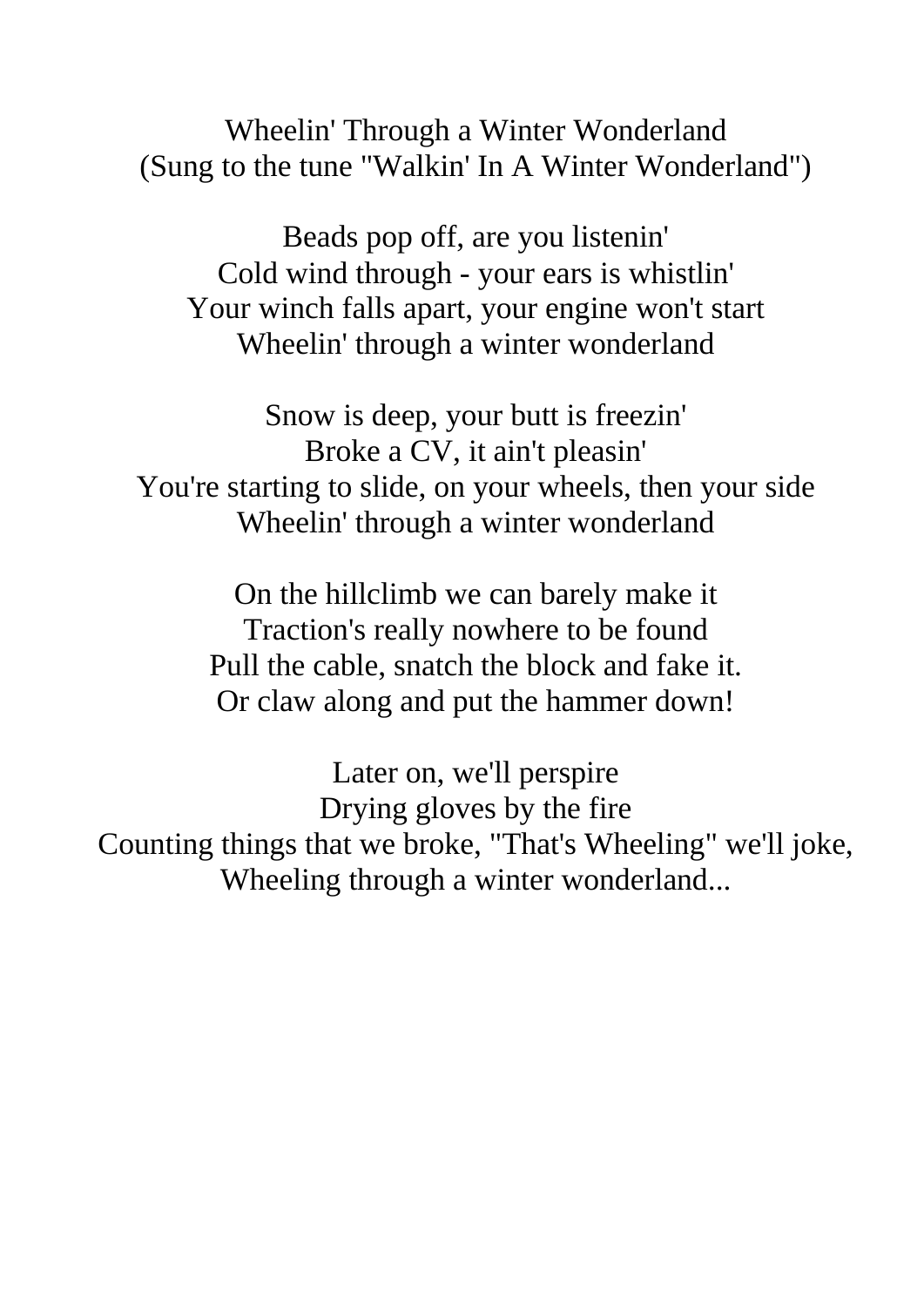You know you own a Land Rover when….

- You occasionally find rust flakes in your ears.
- You keep these strange Imperial-thread bolts in your pocket in case the dashboard falls off.
- WD40 has a higher priority on the household budget than milk.
- Your bathtub bears a sign: "Not suitable for engine blocks".
- You dream of burned Lucas electrics when your wife smokes a cigarette in bed
- 10kgs of of prime top soil fall on the tarmac when you smack your door shut
- You store K&N air filter cleaning liquid under the kitchen sink because you need it so often
- You drive in shorts in winter to avoid wet jeans.
- Nobody parks next to you on a Saturday supermarket parking lot
- Only the African immigrants greet you in town
- Your kitchen table shows marks of engine blocks.
- You can't find any clothes without battery acid holes or engine oil stains
- Even Russians don't believe your truck is only 20 years old
- There are more tools in the truck than in your house
- The only two shops you know in town are the parts dealer and the tool shop
- You decide on weekend plans in bed and the alternatives are grease-up or fix the radiator
- You buy rear mirrors in bulk
- The GPS in your vehicle has the main purpose to replace the speedo and odometer
- You wonder why the moss in your truck's inner window sills is greener than your lawn
- You switch off headlights before indicating right because they interfere
- When you find a gas evaporator between salt and pepper in the kitchen
- Your handbag contains pliers, multimeter, leatherman, insulation tape, 30 amps fuses, compass, imperial bolts and a torch
- You only dare to use the coin operated car wash on a dark Sunday night
- Friends don't want you to show up in the afternoon because they've got visitors, but then they call you at 8am on a Sunday morning when they're stuck in the forest.
- You can't decide whether to park on a hill in case your starter fails or on the flat in case your handbrake fails.
- You put your coat on as you get INTO your car. You keep degreaser in the shower.
- When you borrow your Mums Suzuki Swift and it feels like a sports car.
- Your friends all want to ride in your car if you're going less than three miles. If you're travelling more than three miles, they volunteer to walk.
- Your mates laugh at your car until theirs needs pulling out of a ditch.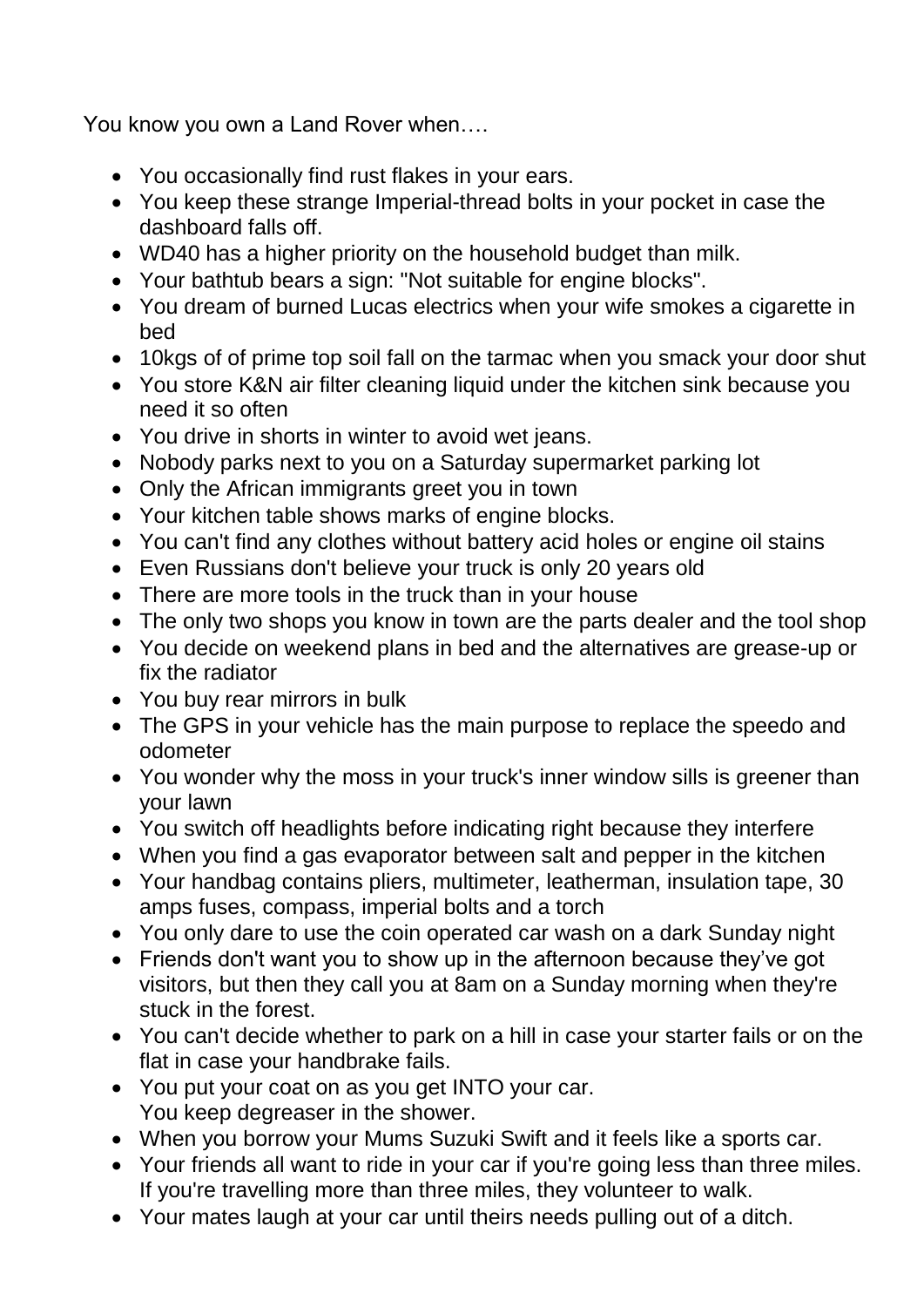## **Upcoming Events**

#### **This Month:**

21<sup>st</sup> – 22<sup>nd</sup> - Lake Ina & Circular Marsh overnight trip. Leaving Deloraine train at 8:00am, meeting No Limits club at Bronte Park @ 9:30am.

#### **Next Month:**

4<sup>th</sup> – 5<sup>th</sup> Buggy racing at St. Helens, and flag wavers are required.

25<sup>th</sup> – Magnet Mine / White River area. Details finalised at next meeting.

#### **Future:**

16<sup>th</sup> September – World Cleanup Day

22<sup>nd</sup> October – Night trip with Adrian and Co